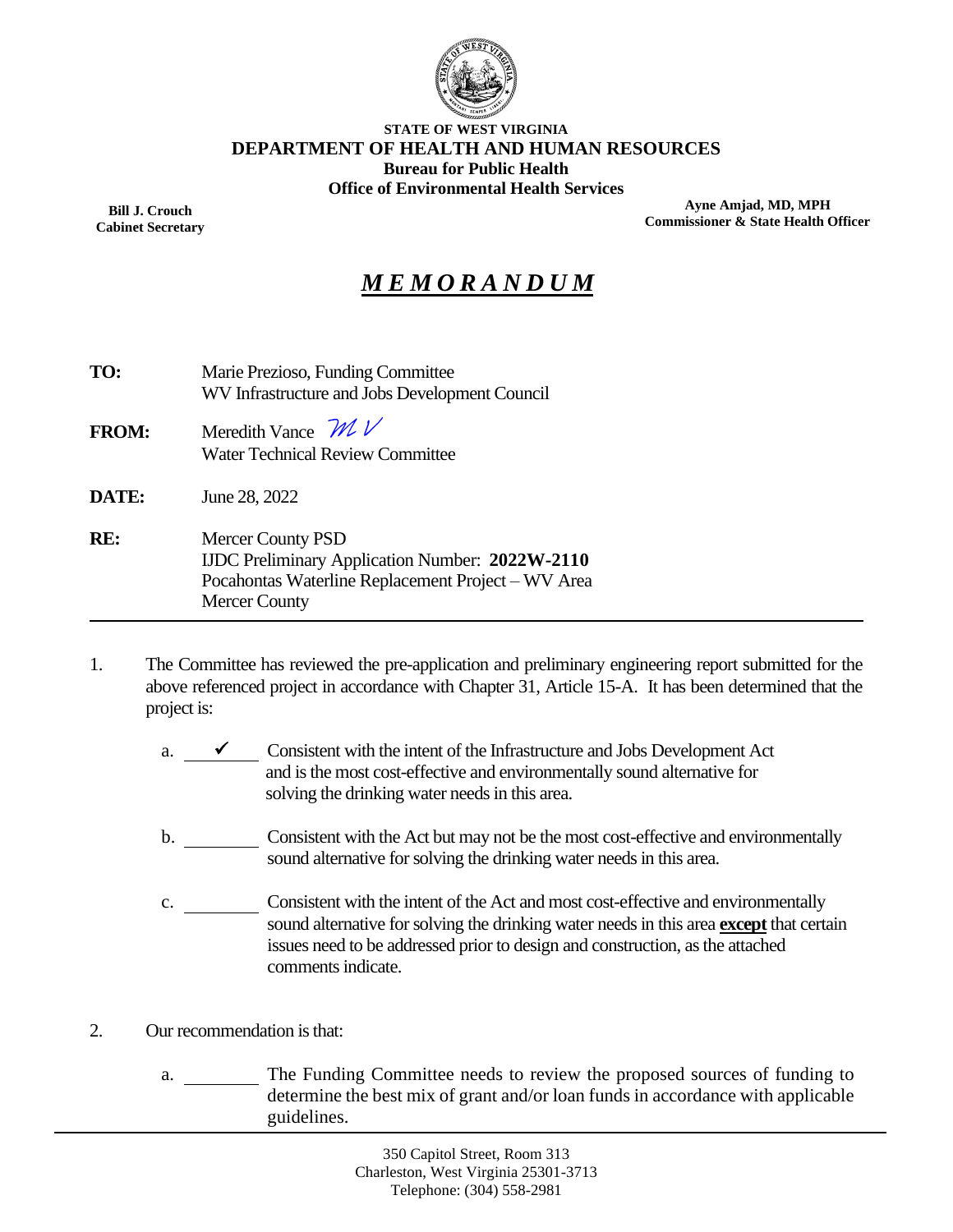Mercer County PSD Project No.: **2022W-2110** June 28, 2022 Page 2

- b.  $\overline{\phantom{a}}$  The Funding Committee should recommend that Council approve the proposed project and its funding plan.
- c. \_\_\_\_\_\_\_\_\_ The Funding Committee does not need to review the funding assumptions on this project because of deficiencies in the application. The proposed project funding should be postponed until technical comments have been resolved.
- d. The project to be referred to the Consolidation Committee.
- 3. Other remarks:

#### **PSC Comments:**

- A. Project Feasibility: This project appears to be technically feasible and poses little technical risk.
- B. Mercer County Public Service District has no rates, no tariff and does not file an annual report with the PSC. Therefore, Staff has not completed a financial analysis for this project.

The water provider is the Tazewell County (Virginia) Public Service Authority (TCPSA), which serves approximately 136 customers in West Virginia. The Public Service Commission of WV (PSC) approved the TCPSA's acquisition of the Town of Pocahontas (Virginia) water distribution system in Case No. 15-0908 W-PC. The PSC noted in its Order for the reopened case, dated April 16, 2019, that it also grants a request to waive its jurisdiction, as permitted by WV Code 24 2- 1(c), over the operations of TCPSA to deliver water service to former Town of Pocahontas customers who reside in Mercer County, WV. The PSC further noted that it may revoke this waiver of jurisdiction for good cause.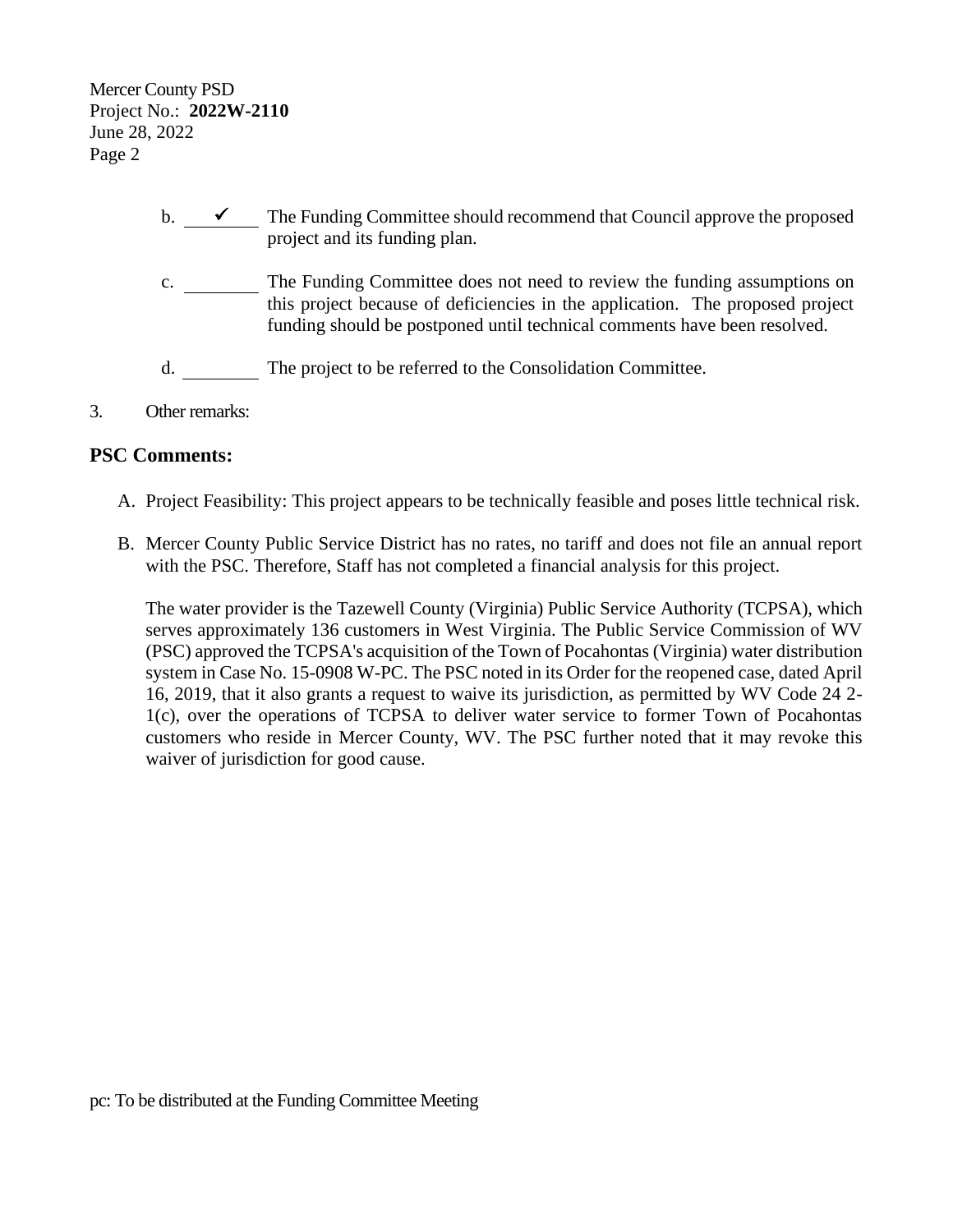

#### **STATE OF WEST VIRGINIA DEPARTMENT OF HEALTH AND HUMAN RESOURCES Bureau for Public Health Office of Environmental Health Services**

**Bill J. Crouch Cabinet Secretary**

**Ayne Amjad, MD, MPH Commissioner & State Health Officer**

# *M E M O R A N D U M*

- **TO:** Meredith Vance Infrastructure & Capacity Development
- **FROM:** Christopher Thomas, EIT Infrastructure & Capacity Development
- **DATE:** June 28, 2022
- **SUBJECT:** IJDC Application- **2022W-2110** Mercer County PSD Pocahontas Waterline Replacement Project – WV Area Mercer County

#### **Recommendation:**

This preliminary application appears technically feasible and is recommended to be forwarded to the Technical and Funding Committee.

## **Project Scope:**

This project will replace waterline on the West Virginia side of the water system. Included in the project will be the installation of approximately 9.4 miles of 8-inch waterline, 0.63 miles of 4-inch waterline, 0.1 miles of 2-inch waterline, and 0.67 miles of  $\frac{3}{4}$ -inch waterline. Also included will be 142 service meters, 31 fire hydrants, and all other necessary valves and appurtenances.

The cost per customer is **\$59,263** for the project. The total project cost is **\$8,119,000**

DWTRF Principal Forgiveness: \$1,000,000; Virginia Department of Health Grant: \$5,619,000; IJDC District 3 Grant: \$500,000; ARPA Grant: \$1,000,000.

## **Need for the Project:**

The waterline replacements and upgrades are needed to correct areas that are experiencing high rates of leaks and breakages. Replacing the waterlines should lower the water loss and improve the overall reliability of the water system.

## **Concerns:**

1. At this time, there is no current PWSID associated with the Mercer County PSD. The referenced project would create a new system. There is no New Community Water System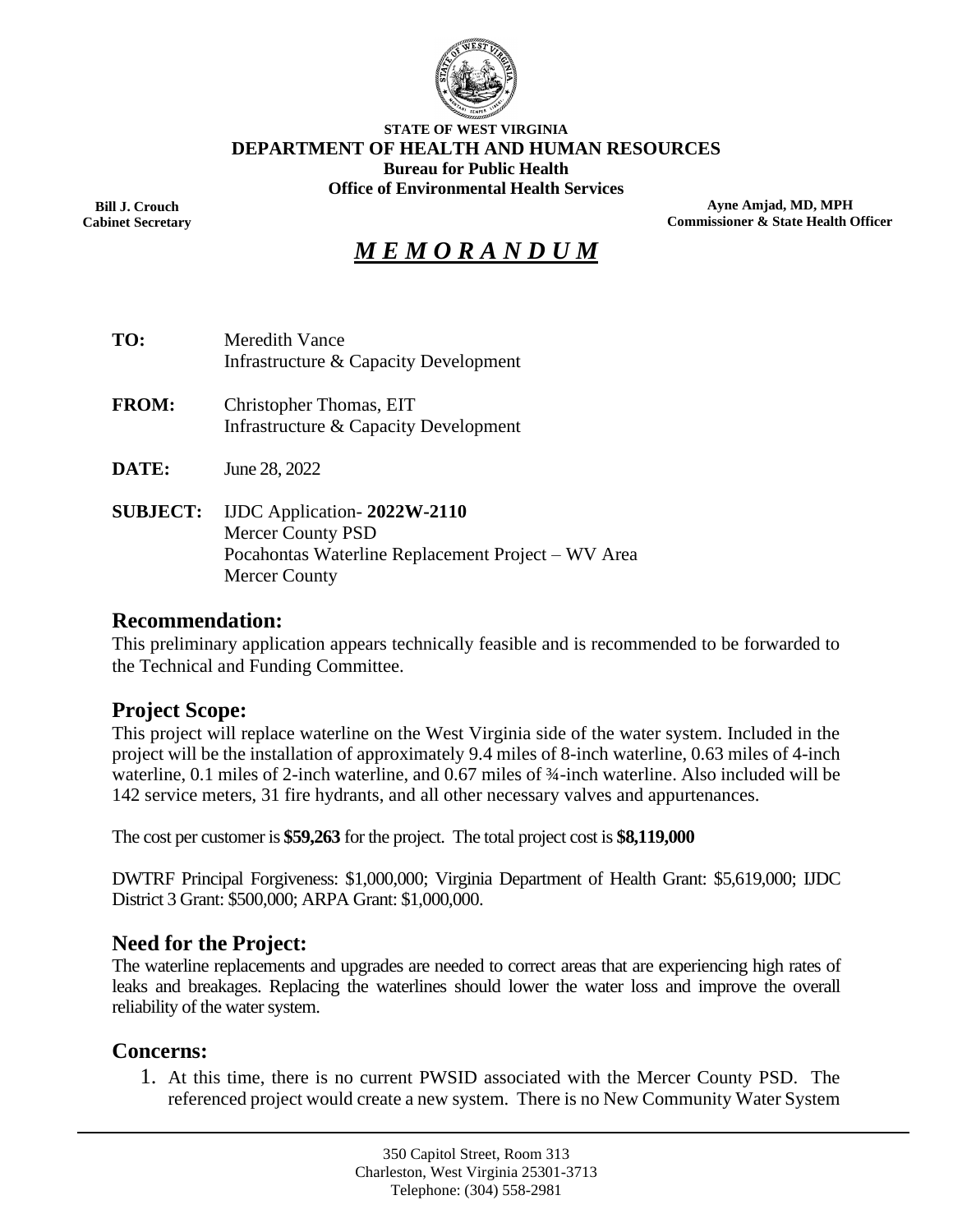Mercer County PSD Project No.: **2022W-2110** June 28, 2022 Page 2

> Capacity Development Questionnaire on file for this system. A Capacity and Development Questionnaire is needed for all new community and non-transient non-community water systems in the State of West Virginia. A questionnaire was submitted for this system. The Mercer County PSD would encompass the area currently served by the Pinnacle Water Association (PWSID 3302828.)

2. Status of the Pinnacle Water Association. They have received two Administrative Orders in the year 2020 and currently has an ETT of 97 on the January 2022 quarterly report. This score is derived from multiple violations. Per their 2021 Sanitary Survey, the system has failed to complete any of its mandated testing since 2019, has failed to submit an MOR for multiple years, and has failed to address sanitary survey deficiencies. In addition, the system has multiple violations for the public notice rule. The system's ETT score is above the EPA requirement of  $<$ 11.

## **Permits:**

A permit **will be** required from the WV Bureau for Public Health prior to construction.

Construction activities with a disturbed area of one (1) acre or greater are required to register for the NPDES Storm Water Construction General Permit No. WV0115924.

A permit for stream crossings may be required.

A Certificate of Convenience and Necessity will be required from the PSC.

A permit from the WV Division of Highways will be required for the construction activities that will take place within WVDOH right-of-way.

**Engineering:** 5.96% for design, 17.16% for total.

The Design Fees vs. Construction Cost for new construction is below both the average complexity curve and the very complex curve. The Design Fees vs. Construction Cost for modifications is below both the average complexity curve and the very complex curve.

The Total Fees vs. Construction Cost for new construction is above both the average complexity curve and the very complex curve. The Total Fees vs. Construction Cost for modified construction is above the average complexity curve and below the very complex curve.

A Total Fee waiver will not be required for this project.

## **Asset Management Plan and Annual Maintenance Audit:**

The Preliminary Application indicates that the PSD does have an asset management plan. There is no asset management plan on file with the BPH for the Pinnacle Water Association. The application indicates that the PSD has completed the annual maintenance audit for the current year.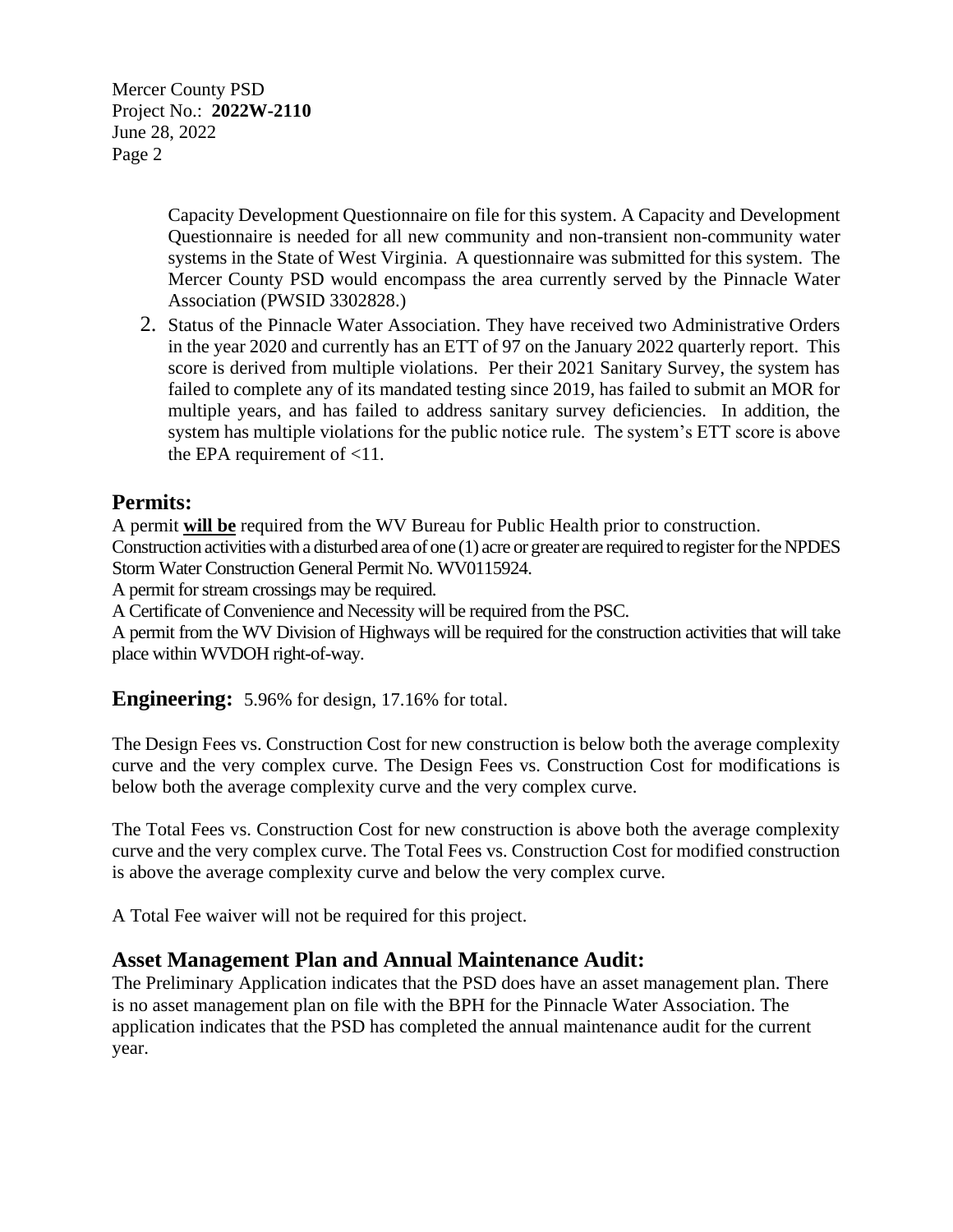Mercer County PSD Project No.: **2022W-2110** June 28, 2022 Page 3

# **Capacity Development:**

At this time, there is no current PWSID associated with the Mercer County PSD. The referenced project would create a new system. There is no New Community Water System Capacity Development Questionnaire on file for this system. A Capacity and Development Questionnaire is needed for all new community and non-transient non-community water systems in the State of West Virginia. A questionnaire was submitted for this system. The Mercer County PSD would encompass the area currently served by the Pinnacle Water Association (PWSID 3302828.)

They indicated that they have participated in a Capacity and Development Assessment (CDA) in the last five years. The last CDA of the Pinnacle Water Association took place in May 2013.

The Pinnacle Water Association received two Administrative Orders in the year 2020 and currently has an ETT of 97 on the January 2022 quarterly report. This score is derived from multiple violations. Per their 2021 Sanitary Survey, the system has failed to complete any of its mandated testing since 2019, has failed to submit an MOR for multiple years, and has failed to address sanitary survey deficiencies. In addition, the system has multiple violations for the public notice rule. The system's ETT score is above the EPA requirement of  $\leq 11$ .

The system is current on all bond requirements per the Municipal Bond Commission, as of May 2022.

# **IJDC Ranking:**

- Public Health Benefit: 5
- Compliance: 0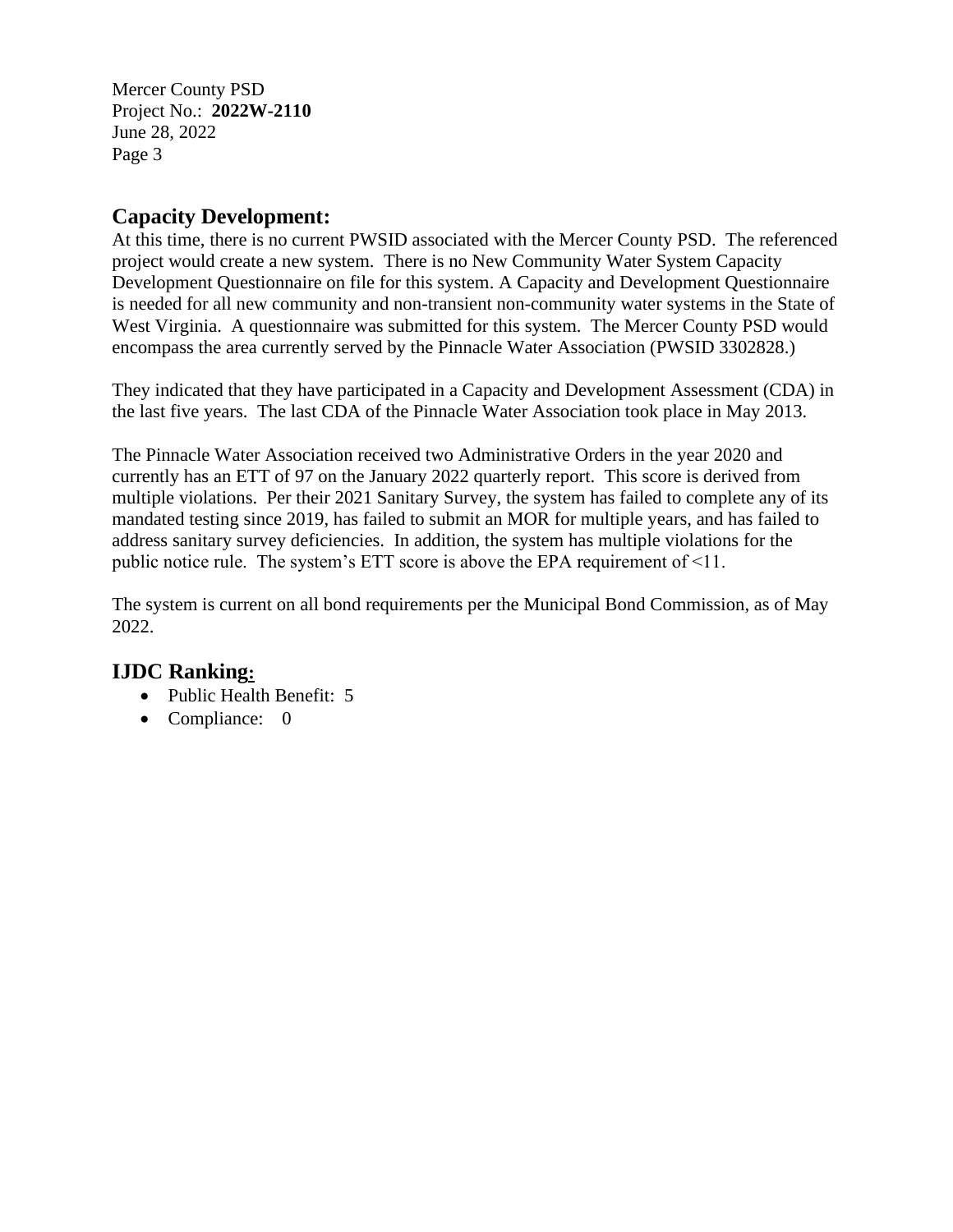**Public Service Commission** of West Virginia

201 Brooks Street, P.O. Box 812 Charleston, West Virginia 25323



Phone: (304) 340-0300

Fax: (304) 340-0325

Stephanie D. Hickerson Office of Environmental Health Services 350 Capitol Street, Room 313 Charleston, West Virginia 25301-3713

> **Public Service Commission Staff Review Comments** Re: Application No. 2022W-2110 Mercer County PSD (Water) **Infrastructure Preliminary Application**

Dear Ms. Hickerson:

As requested, the Technical Staff of the Public Service Commission of West Virginia has completed its review of the above-referenced Infrastructure application. In light of Technical Staff's comments enclosed herewith, we are recommending the application be:

 $X$  forwarded to the Funding Committee

forwarded to the Consolidation Committee

returned to the Applicant

Please advise if you have any questions.

Sincerely,

onathen M. Yowler

Jonathan M. Fowler, P.E. **Engineering Division** 

JMF:vb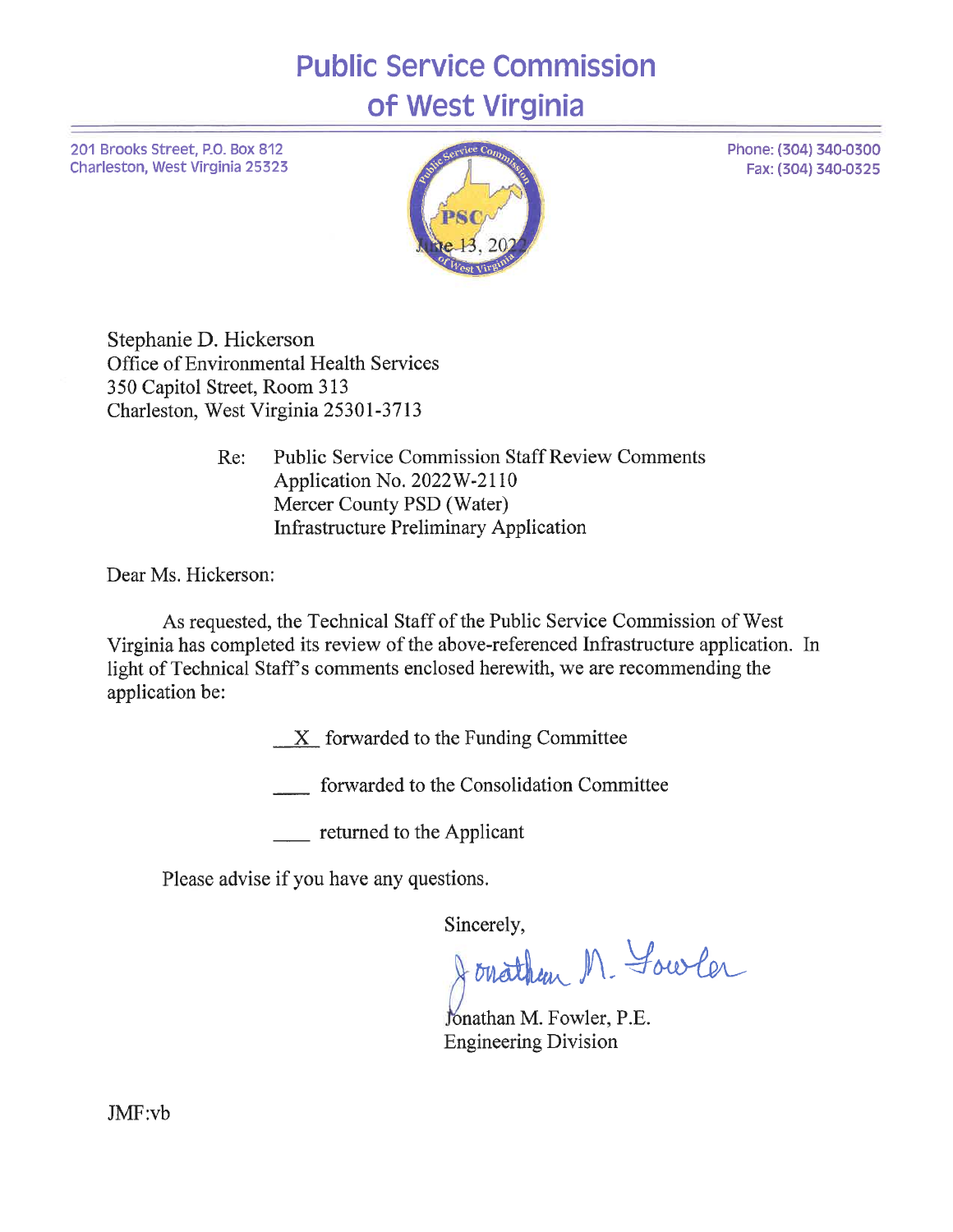#### **PUBLIC SERVICE COMMISSION STAFF TECHNICAL REVIEW**

DATE: June 10, 2022

#### **PROJECT SPONSOR:** MERCER COUNTY PUBLIC SERVICE DISTRICT

**PROJECT SUMMARY:** A joint venture between the Mercer County Public Service District and Tazewell County Public Service Authority to replace and upgrade the existing water lines in the West Virginia portion of the Pocahontas Water System in order to significantly reduce water loss and allow for the installation of fire hydrants in the area.

| <b>PROPOSED FUNDING: IJDC District 3 Grant</b> |                              | \$500,000   |
|------------------------------------------------|------------------------------|-------------|
|                                                | <b>DWTRF</b> Forgivable Loan | 1,000,000   |
|                                                | Mercer County Match (ARPA)   | 1,000,000   |
|                                                | Total                        | \$2,500,000 |

| <b>RATES:</b> | \$0.00 | 3,400 gallons |
|---------------|--------|---------------|
|               | \$0.00 | 4,000 gallons |

|                        | Application No. $2022W-2110$                                        |
|------------------------|---------------------------------------------------------------------|
| <b>RECOMMENDATION:</b> | $X$ forward to the Funding Committee.                               |
|                        | forward to the Consolidation Committee.<br>return to the Applicant. |

#### **FINANCIAL: Nathan Nelson**

- 1. Mercer County Public Service District has no rates, no tariff and does not file an annual report with the PSC. Therefore, Staff has not completed a financial analysis for this project.
- 2. The water provider is the Tazewell County (Virginia) Public Service Authority (TCPSA), which serves approximately 136 customers in West Virginia. The Public Service Commission of WV (PSC) approved the TCPSA's acquisition of the Town of Pocahontas (Virginia) water distribution system in Case No. 15-0908-W-PC. The PSC noted in its Order for the reopened case, dated April 16, 2019, that it also grants a request to waive its jurisdiction, as permitted by WV Code 24-2-1(c), over the operations of TCPSA to deliver water service to former Town of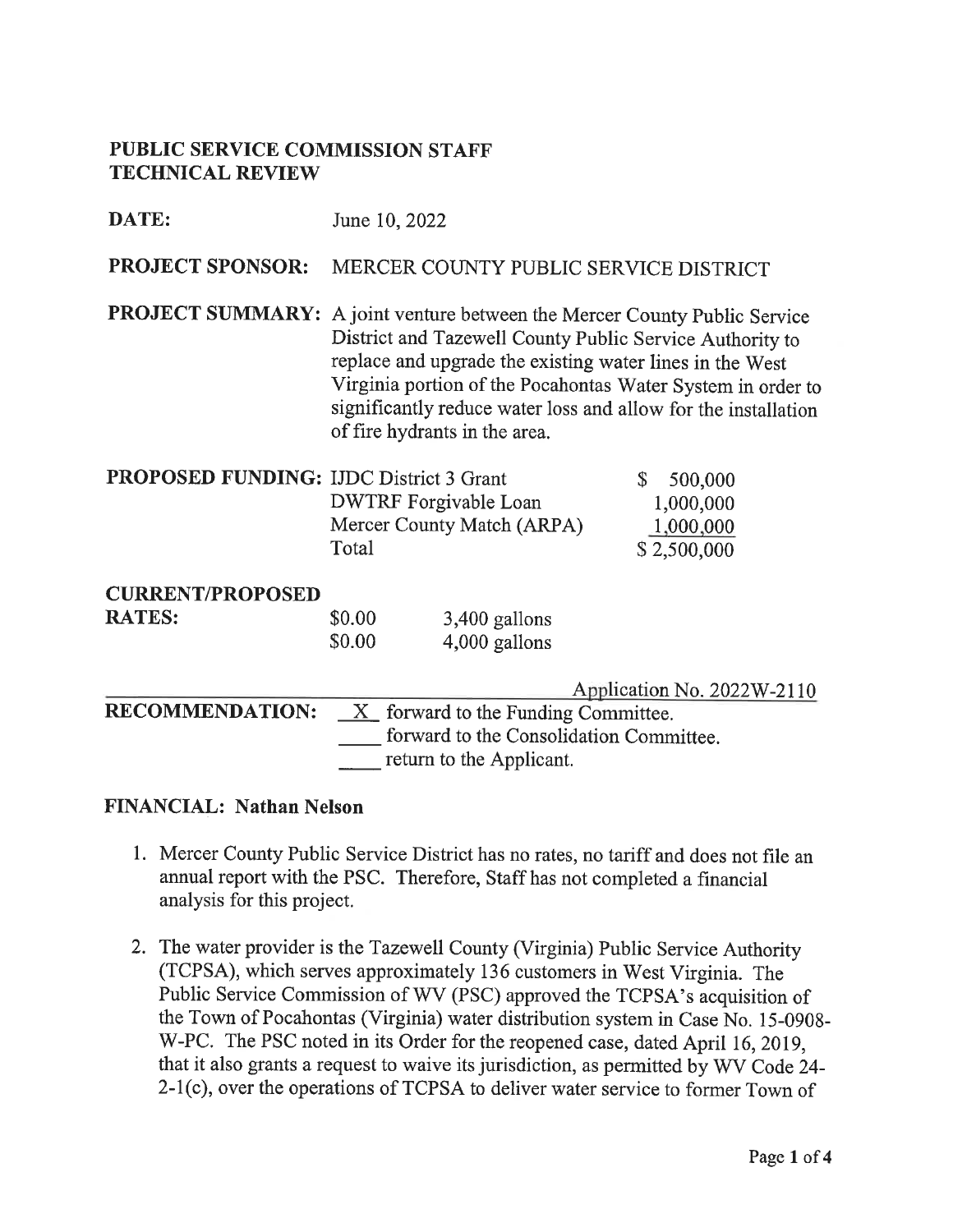Pocahontas customers who reside in Mercer County, WV. The PSC further noted that it may revoke this waiver of jurisdiction for good cause.

3. This line replacement project is a joint venture between the Mercer County PSD and the TCPSA and is estimated to cost \$8,119,000. The West Virginia contribution towards the project includes an IJDC District 3 grant of \$500,000, a DWTRF Forgivable Loan of \$1,000,000 and a Mercer County contribution of \$1,000,000. The Virginia Department of Health is also contributing a grant of \$5,619,000. The customers served by this project will pay the rates of TCPSA which are currently  $$51.87$  (3,400 gallons).

## **ENGINEERING:** Mansour Mashayekhi

- 1. This project will require a Certificate of Convenience and Necessity from the PSC. The project sponsor should reference this application number on the PSC's Form No. 4 when its application is filed at the Commission given the requirement of West Virginia Code  $\S$ 24-2-11 (c) and (e) *et seq.*
- 2. Scope: The Pocahontas service area includes areas in Virginia and West Virginia. Currently there are 137 connections in the West Virginia portion of the Pocahontas service area and 250 connections in the Virginia portion of Pocahontas. Out of the connections in West Virginia currently 136 of those connections are active. The Pocahontas service area includes areas in Virginia and West Virginia. The project proposes to replace the waterlines in a two (2) phased replacement project with upsizing lines include fire protection. Phase-I of the proposed project includes 24,697 L.F. of  $8 -$ inch, 2,196 L.F. of  $4 -$ inch waterline, and associated appurtenances. Phase II of the proposed project includes  $24,485$  L.F. of  $8 - \text{inch}$ ,  $1,107$  L.F. of  $4$  – inch waterline, and associated appurtenances. The estimated cost of the project is \$8,119,000. The proposed funding includes the following: a DWTRF Principal Forgiveness amount of \$1,000,000 and a Virginia Dept of Health Grant of \$5,619,000, ARPA Grant of \$1,000,0000 and an IJDC District-3 Grant of \$500,000.
- 3. *Need for Project*: The results of the leakage testing conducted in March 2021 indicates that a higher than average residential consumption is occurring in the Yards area and could indicate inaccurate or dysfunctional residential meters. The poor conditions of the water lines in the Pocahontas service area have been well documented in reports. The Bluestone/Railroad area appears to have high water leakage, between May 2020 through August 2020 and March/February 2021 leakage was 86%. Therefore, it is recommended that the TCPSA replace water lines in those areas.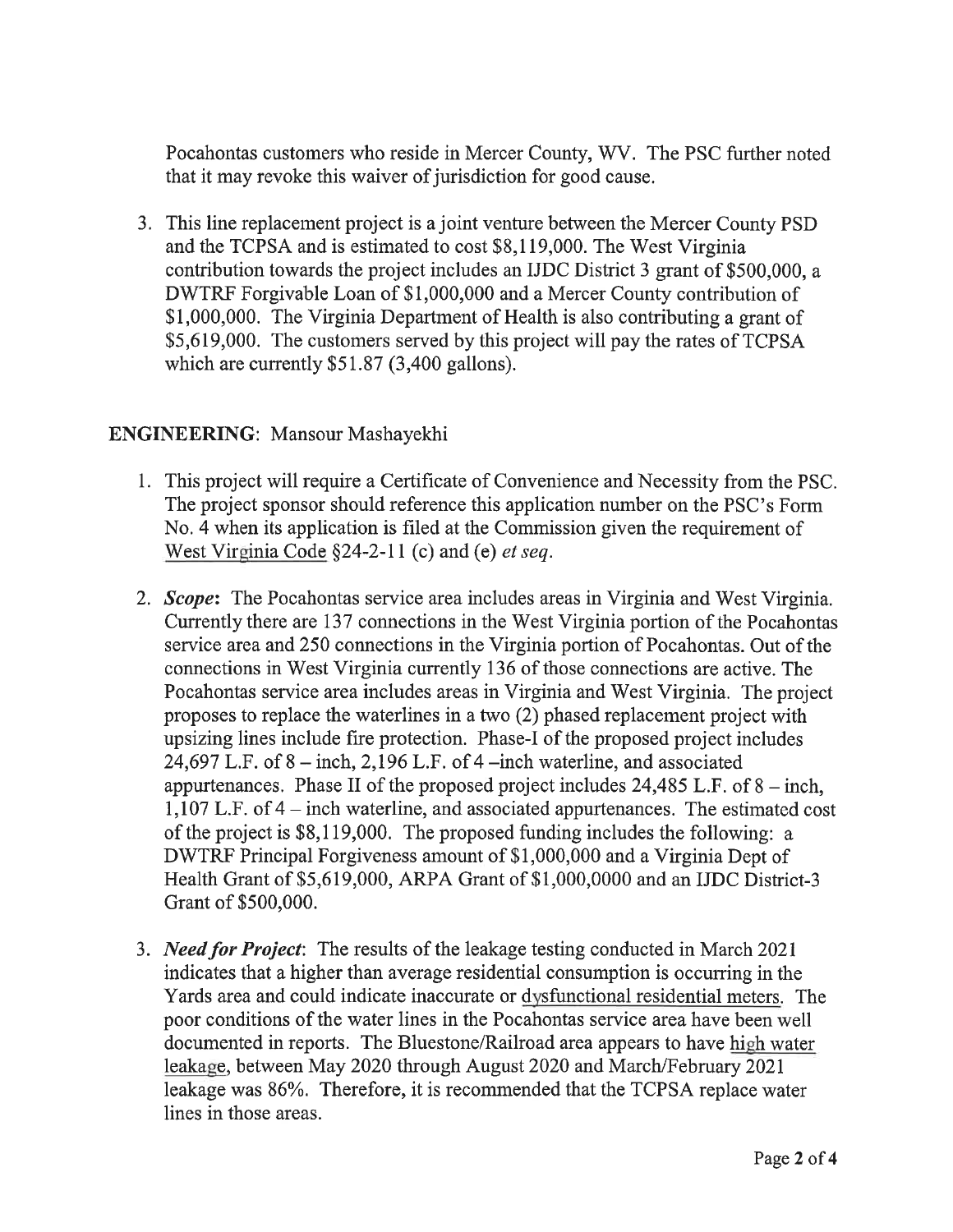- 4. Customer Density: The project is a replacement of existing lines, therefor, customer density will remain unchanged.
- 5. Cost per Customer: Based upon the estimated project cost of \$8,119,000, and having approximately 136 existing customers in West Virginia, the cost-percustomer is approximately \$59,699. However, this project is entirely grant funded, therefore, current customers bear no capital project cost expenses.
- 6. *Project Feasibility*: This project appears to be technically feasible and poses little technical risk.
- 7. Project Alternatives: The alternatives evaluated for this project include the following: replacing the waterlines with the same size pipes as existing lines, upsizing waterlines to provide fire protection to all residents in Nemours project area, or do nothing. The project itself will consist of replacing the existing distribution system's waterlines in the same location as the existing waterlines are currently located. The project also proposes replacing the existing water meters with the same meters. The TCPSA in Virginia, for consistency reasons is using the same water meters throughout its entire system to make the operation  $\&$ maintenance (O&M) easier.
- 8. *Permits Required*: Following permits for construction, operation, and maintenance (O&M) of the system are required: Bureau for Public Health Construction Permit, U.S. Army Corp of Engineers Stream Crossing Authorization, Public Land Corporation Right of Entry, West Virginia Division of Highway Utility Permit, West Virginia Department of Environmental Protection – NPDES permit, Norfolk Southern Railroad Permit, West Virginia Department of Interior Fish and Wildlife, West Virginia Department of Natural Resources Endangered Species, West Virginia Air Quality Board, West Virginia Division of Culture and History, and United States Department of Agriculture Farmlands Conversion.
- 9. *Consolidation*: There are no consolidation issues with the selected alternative.
- 10. Inconsistencies: None was noticed for this project.
- 11. Operation and Maintenance (O&M) Expenses: The project's O&M expenses are expected to remain unchanged.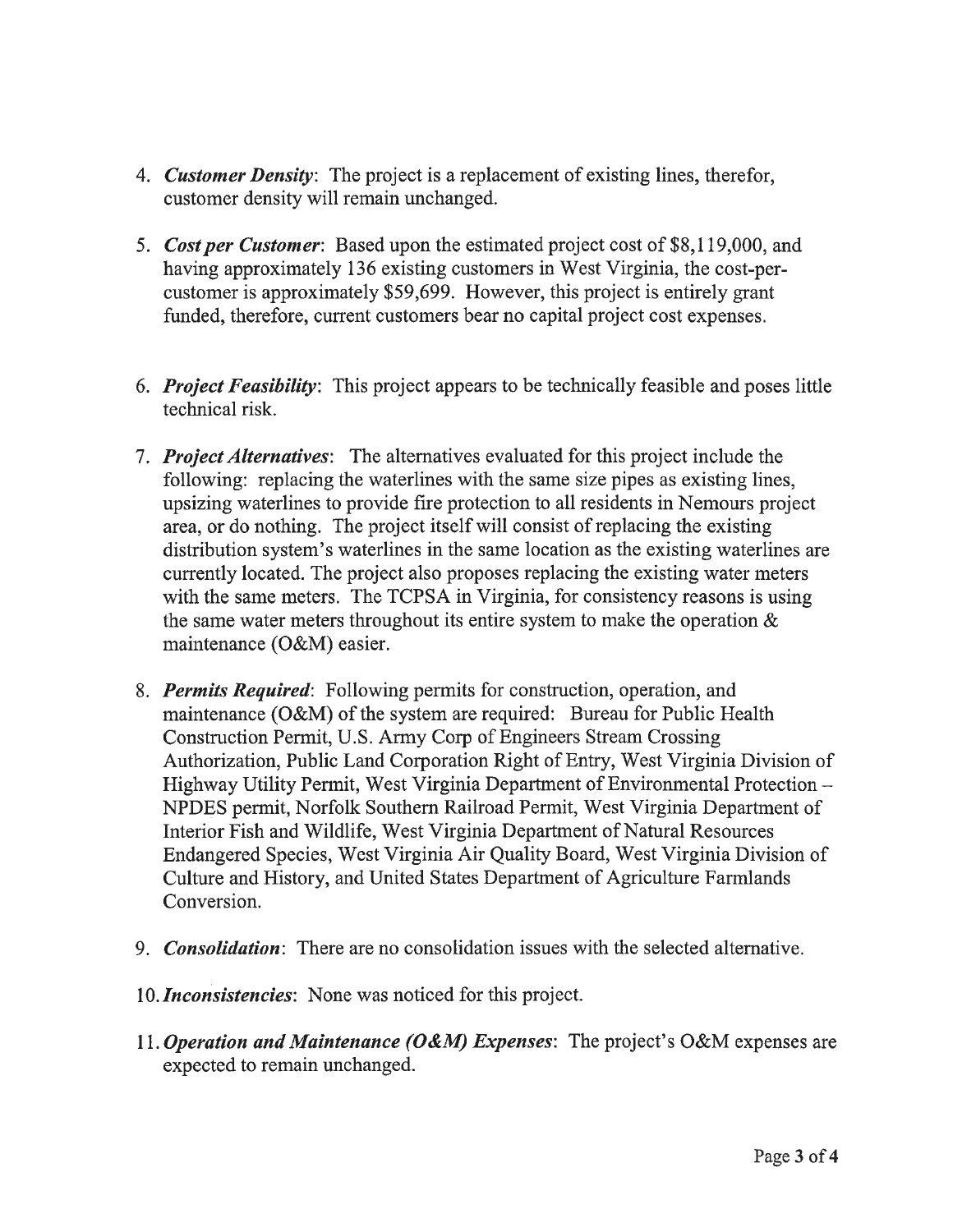12. Engineering Agreement: The applicant has provided documentation relative to compliance with West Virginia Code §5G-1-1, et seq. Based on the filing, the total design fees for engineering are \$390,000 at construction cost of \$6,540,000. This is approximately  $\overline{5.96\%}$  of the construction costs as shown on the application.

| <b>Preliminary Project Ranking</b> |   |     |  |  |
|------------------------------------|---|-----|--|--|
| O & M Capabilities                 |   |     |  |  |
| Performance Measures:              |   | Pt  |  |  |
| <b>Asset Management:</b>           |   | Pt  |  |  |
| <b>Environmental Management:</b>   |   | Pt  |  |  |
| Readiness to Proceed:              |   | Pt. |  |  |
| <b>Cost Effectiveness:</b>         | 0 | Pt  |  |  |
| Compliance with PSC Orders:        |   |     |  |  |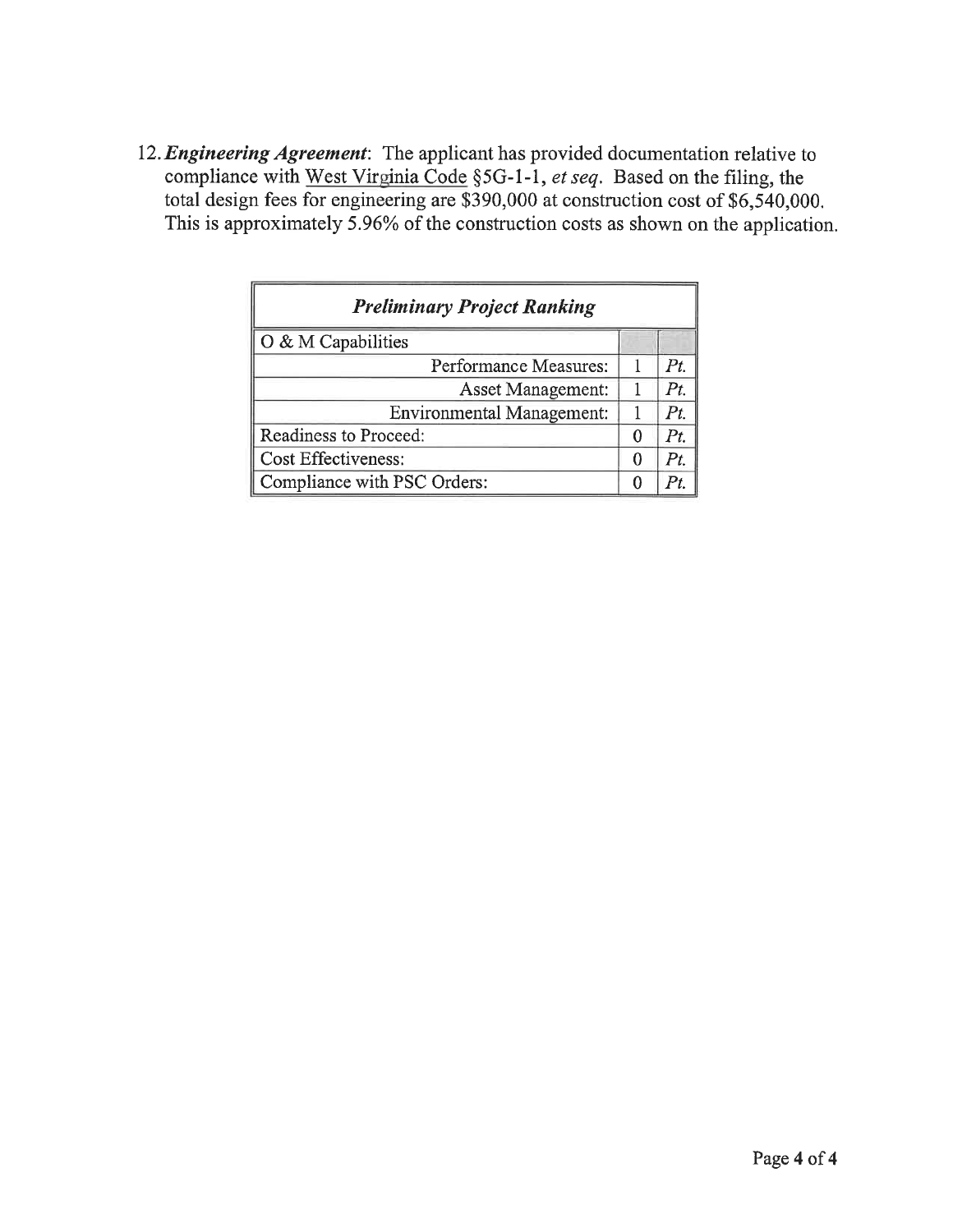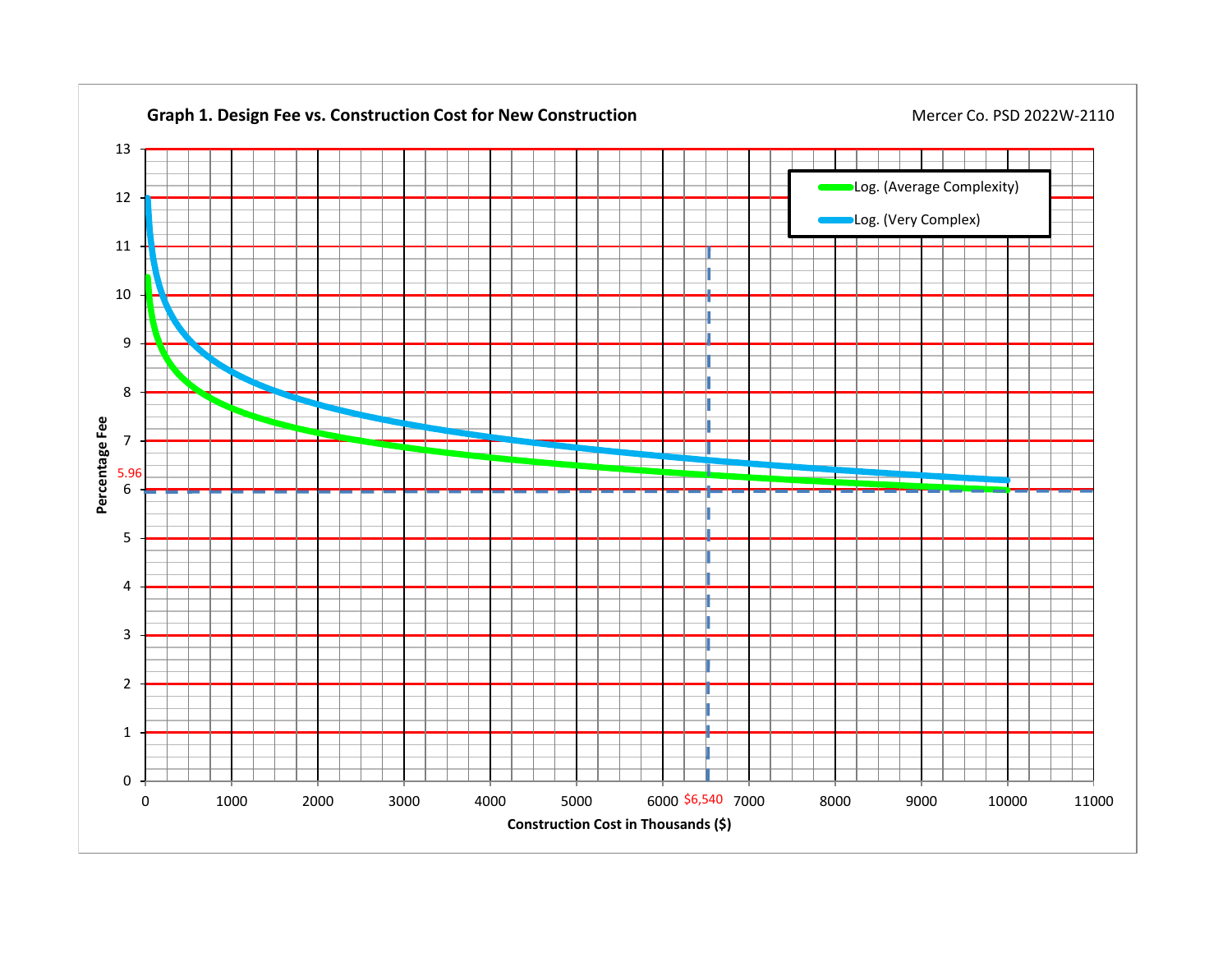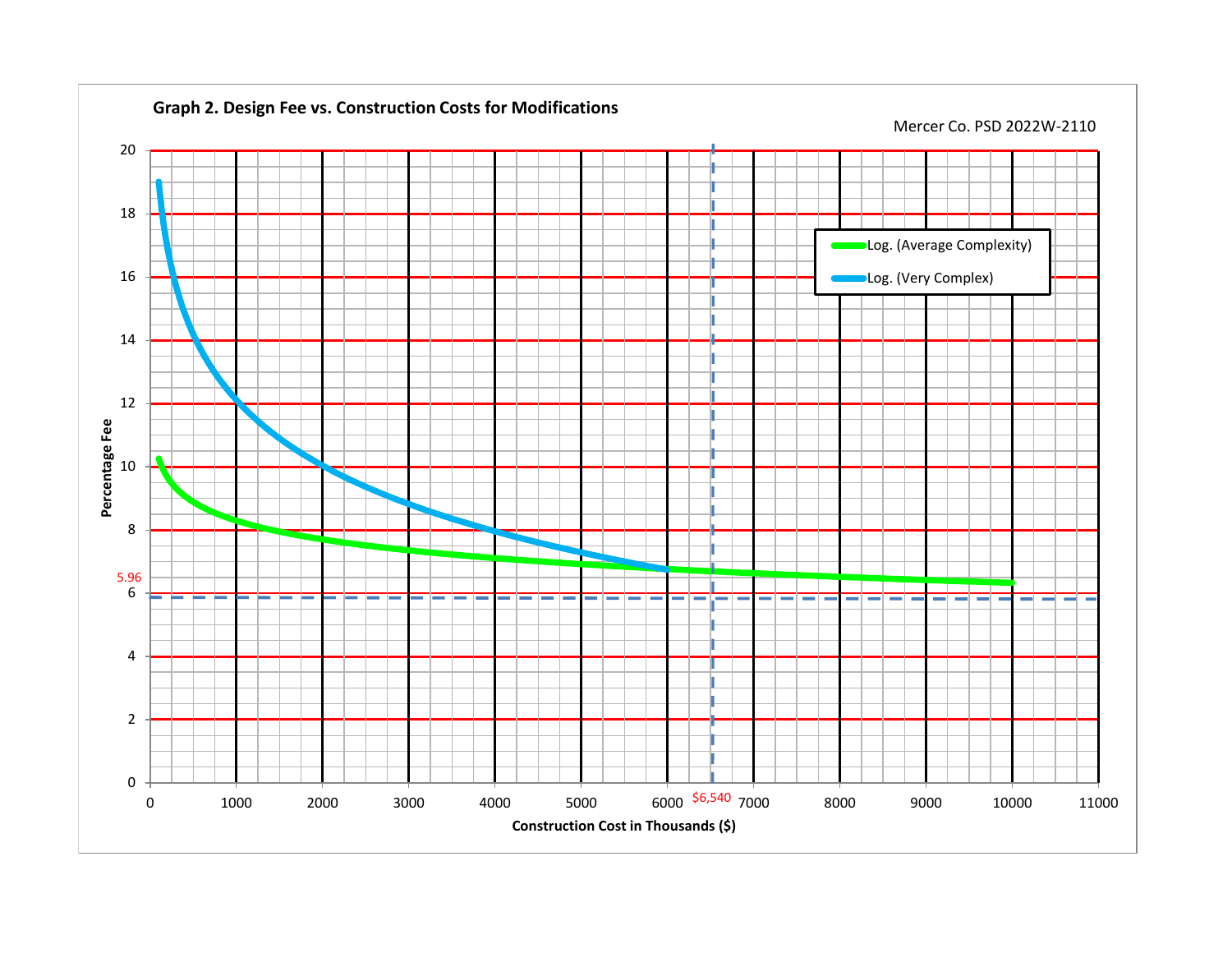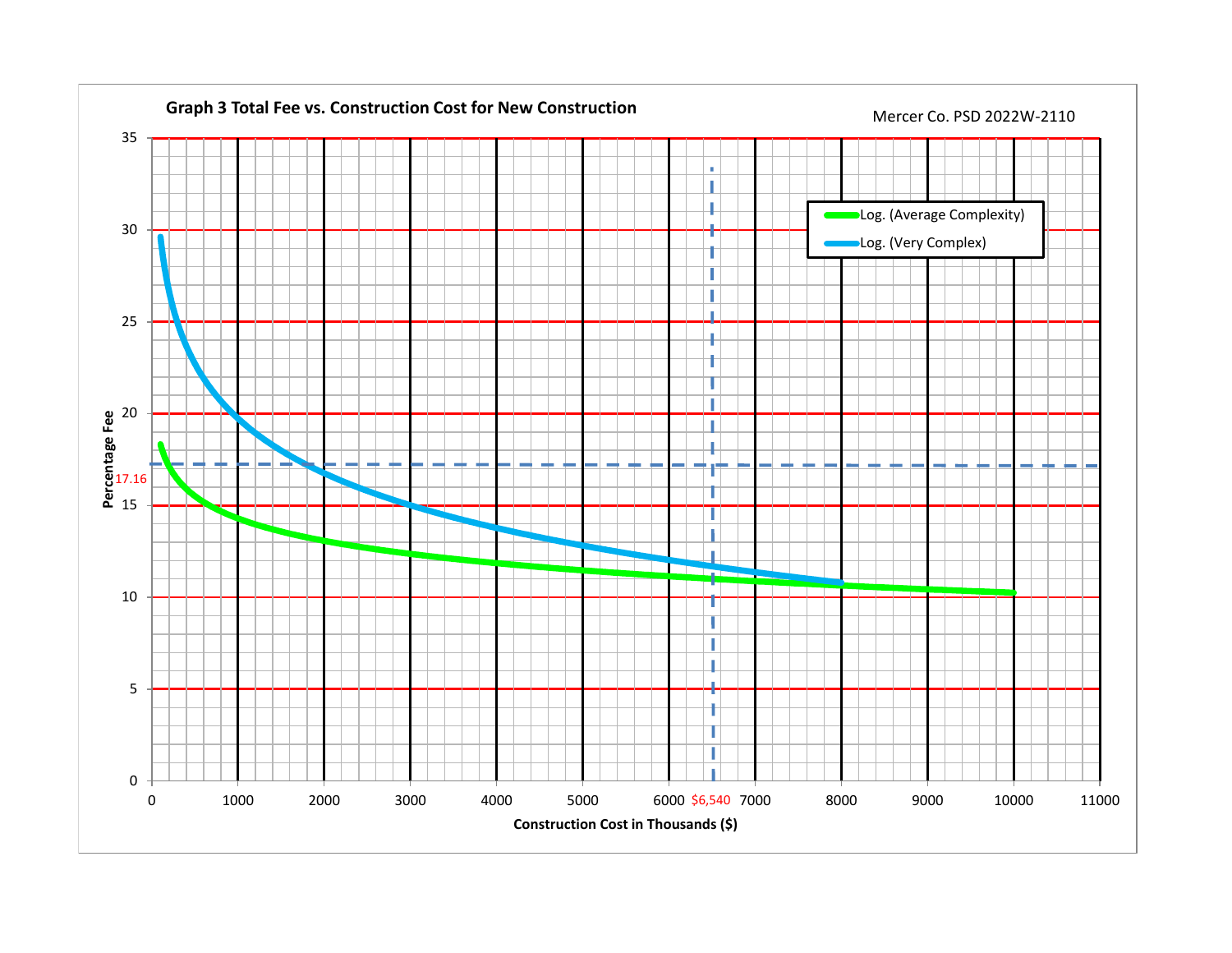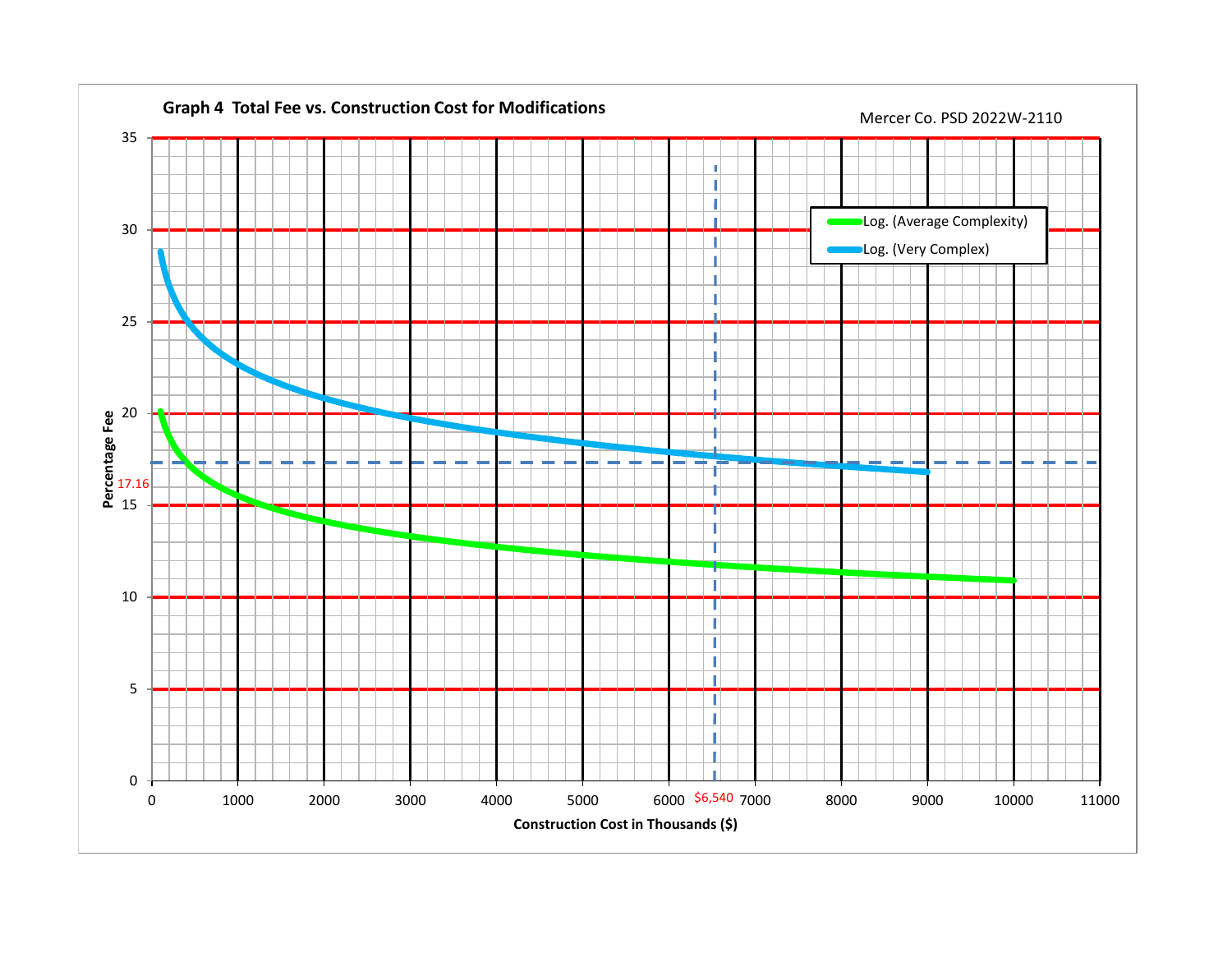

west virginia department of environmental protection

Division of Water and Waste Management 601 57th Street SE Charleston, WV 25304-2345 Telephone Number: (304) 926-0495 Fax Number: (304) 926-0497

Harold D. Ward, Cabinet Secretary www.dep.wv.gov

#### MEMORANDUM

- MEMO TO: Stephanie D Hickerson, P. E. Office of Environmental Health Services **Bureau for Public Health**
- FROM: John M. Perkins *Q*MD Supervisor General Permits & Support Team
- DATE: May 17, 2022
- **SUBJECT:** Infrastructure Preliminary Application for the Mercer Co PSD (2022W-2110): Pocahontas System Improvements in Mercer County, WV.

We have reviewed the above referenced project application information. The Mercer Co. PSD purchases water from the Town of Bluefield, Virginia. No NPDES permit modifications are necessary.

If the Mercer Co PSD is considering repairing and painting an existing water treatment plant or storage tanks, then the scope of this project requires precautions to prevent contamination of the waters of the state. Prior to beginning any removal of old paint, the Mercer Co PSD should contact Mr. Jeremy Bandy or a member of his staff at (304)-926-0499, extension 43894 for guidance in determining whether the paint to be removed is considered a hazardous waste. If so, proper containment and disposal procedures must be followed for the paint and any material associated with the sand blasting. If it is determined that the paint is not hazardous, the Mercer Co PSD should contact Yogesh Patel or a member of his staff at (304)-926-0499. extension 43877 for proper disposal options.

Construction activities with a disturbed area of one (1) acre or greater are now required to register for the NPDES Storm Water Construction General Permit No. WV0115924 that became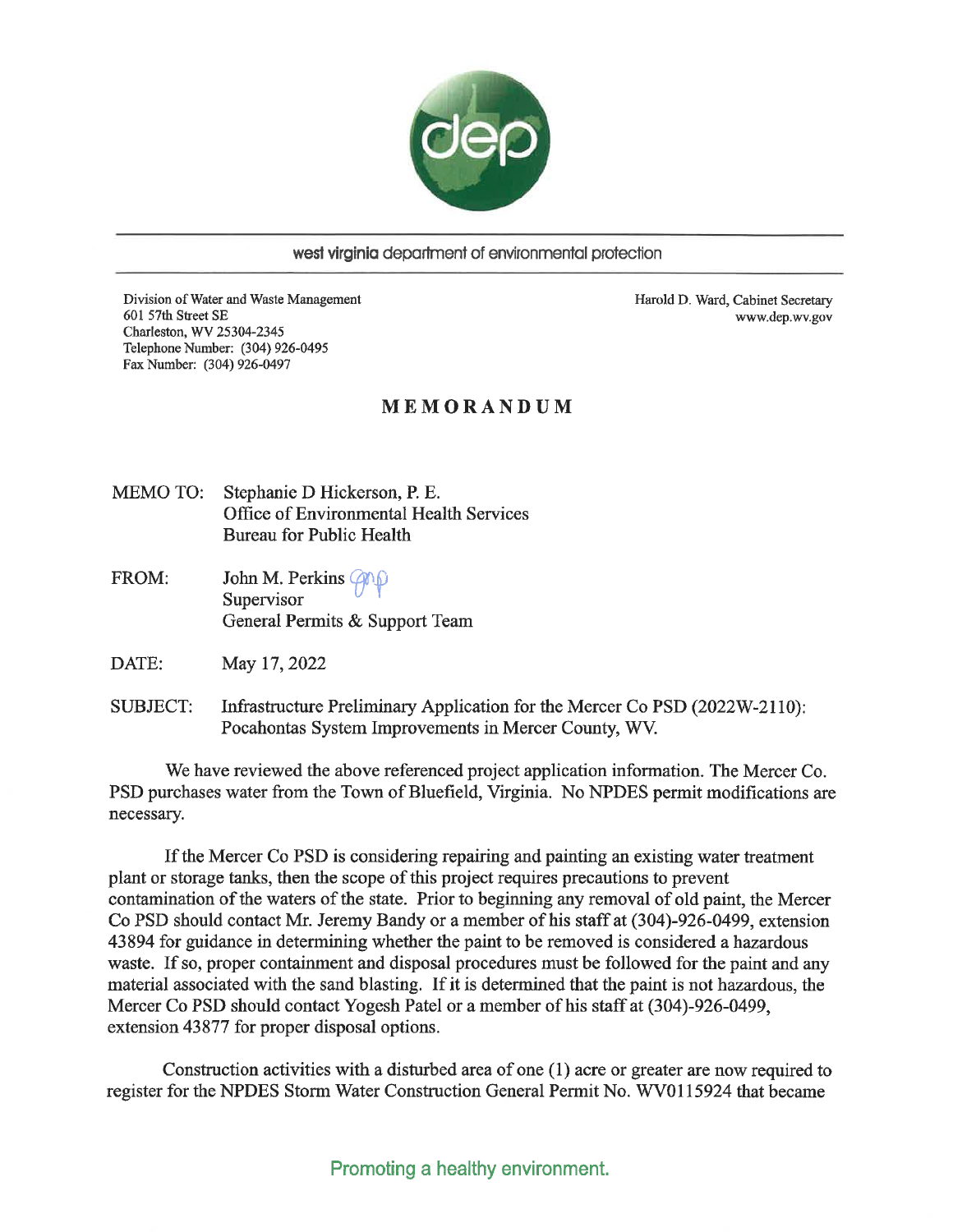effective on March 9, 2019. Projects registered under the previous General Permit No. WV0115100 were automatically provided coverage under WV/NPDES General Permit No. WV0115924. For more information, they may contact Larry Board at (304)-926-0499, extension 43883.

In light of the above, we have no objection to this project as long as the appropriate provisions are taken to assure compliance with Chapter 22, Article 11, of the Code of West Virginia and any associated regulations. The responsible party may contact Mylinda Maddox (304) 926-0499 ext. 43825, should additional information be required.

#### JMP:mam

cc: Katheryn Emery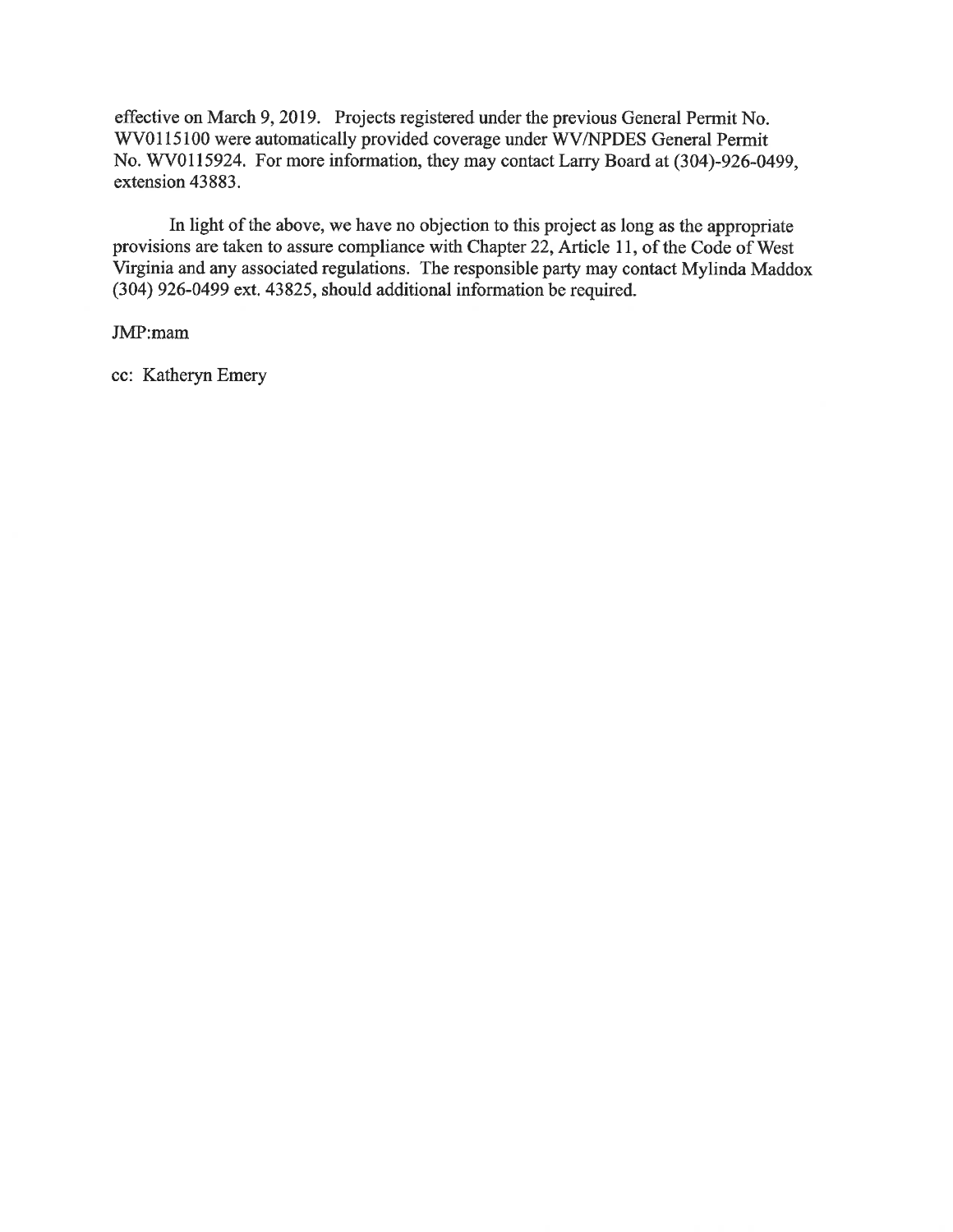

west virginia department of environmental protection

Office of Abandoned Mine Lands & Reclamation 601 57th Street SE Charleston, WV 25304

Harold D. Ward, Cabinet Secretary dep.wv.gov

# **MEMORANDUM**

| To:          | Stephanie Hickerson, P.E., Manager<br><b>Infrastructure and Capacity Development</b>                  |
|--------------|-------------------------------------------------------------------------------------------------------|
| <b>From:</b> | RAE<br>Roger A. Earle, P.E., Waterline Coordinator<br>Office of Abandoned Mine Lands & Reclamation    |
| <b>Date:</b> | June 14, 2022                                                                                         |
| Subject:     | Mercer County PSD – Pocahontas System Improvements<br><b>IJDC</b> Preliminary Application: 2022W-2110 |

AML does not participate in routine improvements or replacement of existing systems. Therefore, AML funds will not be available for this project.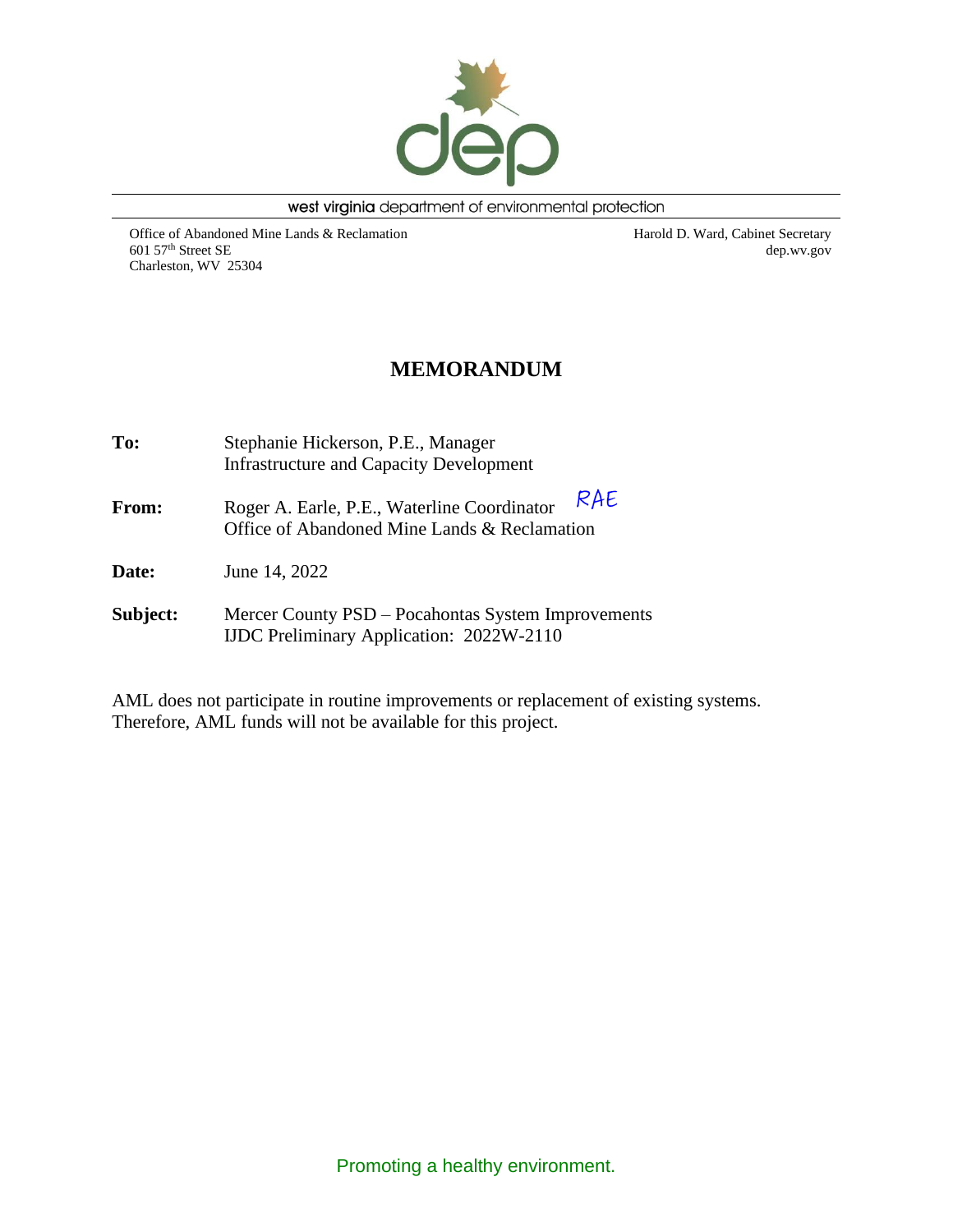# **OEHS District Review for Infrastructure Council Water Projects**

| Water System:   Mercer Co PSD                         | IJDC Number: $\vert$ 2022W-2110 |                                      |
|-------------------------------------------------------|---------------------------------|--------------------------------------|
| Project Description:   Pocahontas System Improvements |                                 | Review by:   J.D. Douglas            |
| County:   Mercer                                      |                                 | Date: $\frac{106}{06}{\frac{22}{2}}$ |

| No.              | <b>Review Criteria</b>                                                                                       | Yes | N <sub>0</sub> | N/A | <b>Comments (Especially if No is indicated or</b><br>providing a DWTRF score) |
|------------------|--------------------------------------------------------------------------------------------------------------|-----|----------------|-----|-------------------------------------------------------------------------------|
| 1.               | Does the district agree that the project scope seems<br>to be the most feasible solution?                    | X   |                |     |                                                                               |
| 2.               | Is this the most practical project to correct the<br>problem stated in the application?                      | X   |                |     |                                                                               |
| 3.               | Does the project solve the major operation<br>maintenance problems in the water system?                      | X   |                |     | Replace old line                                                              |
| $\overline{4}$ . | Does the project eliminate deficiencies noted in the<br>sanitary survey?                                     | X   |                |     | Water loss                                                                    |
| 5.               | Should these improvements be made to this system<br>versus another system that could serve the same<br>area? | X   |                |     |                                                                               |
| 6.               | The application has an alternative in it evaluating<br>the most likely consolidation option?                 | X   |                |     |                                                                               |
| 7.               | Do you agree with the need statement for the<br>project?                                                     | X   |                |     |                                                                               |
| 8.               | Has the engineer included all justification (that you<br>are aware of) in the project application?           | X   |                |     |                                                                               |
| 9.               | Is the management of the water system capable of<br>completing this project?                                 | X   |                |     |                                                                               |
| 10.              | Other comments                                                                                               |     |                |     |                                                                               |

S:\ENGCOMON\I & CD\Infrastructure Council\Water\2022\Applications\006 June\Mercer County PSD 2022W-2110\Information\District reviews of IJDC water projects\_Mercer Co PSD Pocahontas System Improvements 2022W-2110.doc Page 1 of 2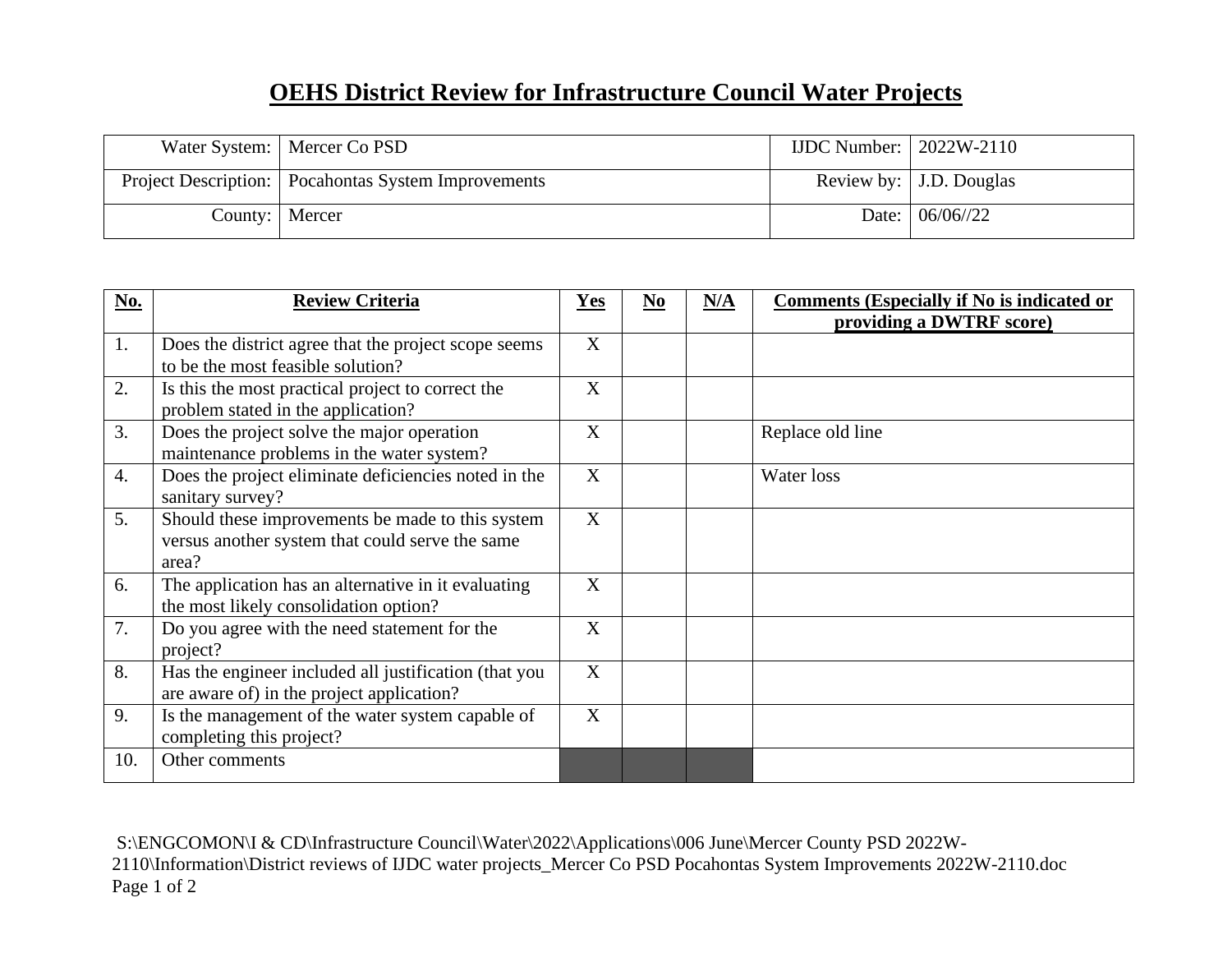| No. | <b>Review Criteria</b>                                                                                                                                                 | Yes | $\underline{\mathbf{N}\mathbf{0}}$ | N/A | <b>Comments (Especially if No is indicated or</b><br>providing a DWTRF score) |
|-----|------------------------------------------------------------------------------------------------------------------------------------------------------------------------|-----|------------------------------------|-----|-------------------------------------------------------------------------------|
| 11. | For new projects or projects with revised scope<br>provide DWTRF Priority Ranking Public Health<br>Score (Indicate score in the comments section with<br>explanation)? |     |                                    |     |                                                                               |
| 12. | For new projects or projects with revised scope<br>provide DWTRF Priority Ranking Compliance<br>Score (Indicate score in the comments section with<br>explanation)?    |     |                                    |     |                                                                               |
| 13. |                                                                                                                                                                        |     |                                    |     |                                                                               |
| 14. |                                                                                                                                                                        |     |                                    |     |                                                                               |